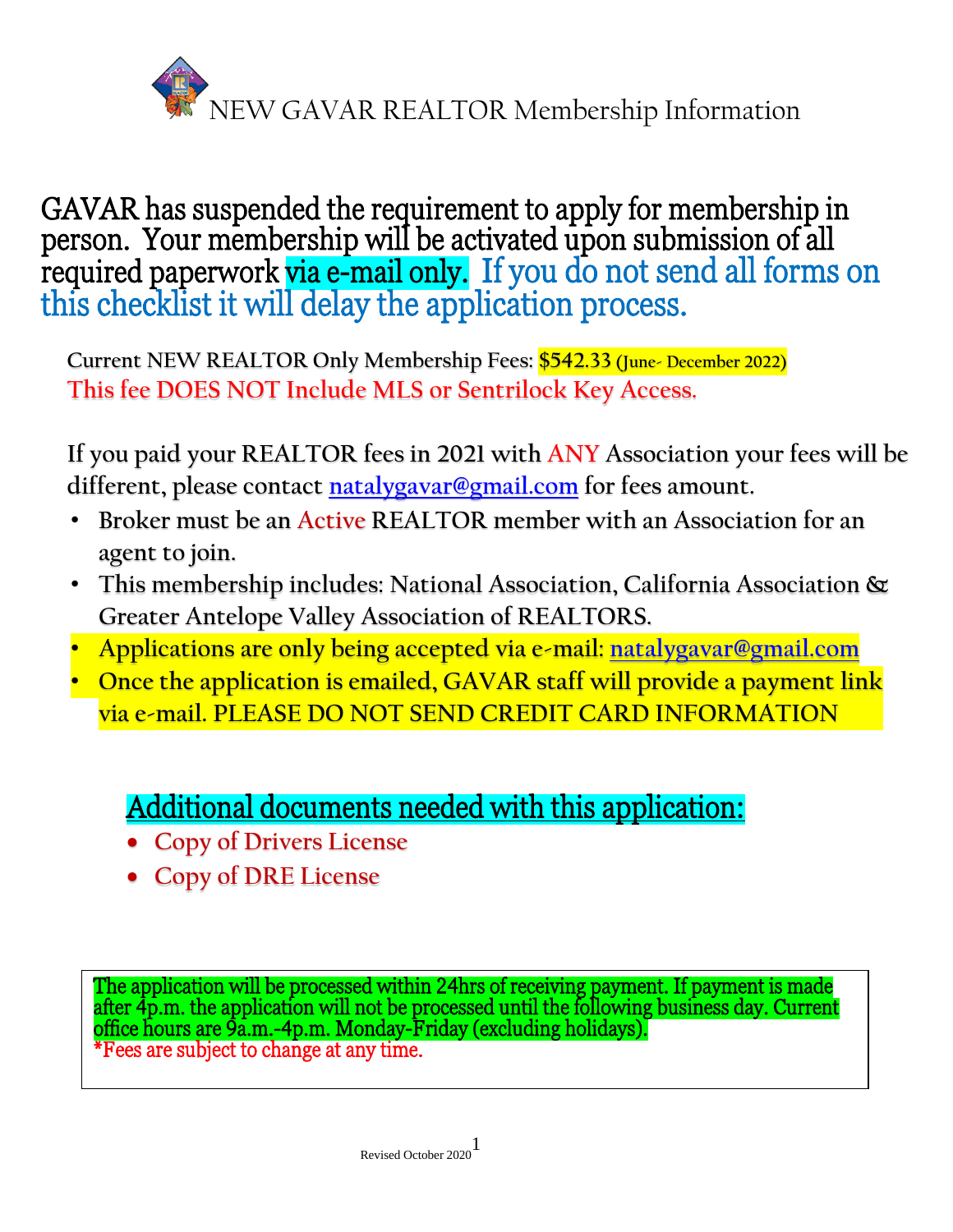

### **CALIFORNIA ASSOCIATION OF REALTORS APPLICATION FOR REALTOR MEMBERSHIP ONLY Greater Antelope Valley \_\_\_\_ BOARD/ASSOCIATION OF REALTORS**

## **TYPE OF APPLICATION**

| $\mathbf{L}$ |                                         | I apply for the following categories of membership (check all applicable boxes): |  |  |
|--------------|-----------------------------------------|----------------------------------------------------------------------------------|--|--|
|              | [] Designated REALTOR <sup>®</sup>      | [ ] REALTOR <sup>®</sup>                                                         |  |  |
|              | (Principal, Partner, Corporate Officer, |                                                                                  |  |  |
|              | Responsible Broker)                     |                                                                                  |  |  |

## **GENERAL INFORMATION**

|  | (This is the broker/brokerage name under which you will be doing business and under which DRE<br>has issued your license and/or approved your DBA) |  |  |  |  |
|--|----------------------------------------------------------------------------------------------------------------------------------------------------|--|--|--|--|
|  |                                                                                                                                                    |  |  |  |  |
|  | $\overline{(city)}$<br>(street)<br>$(\text{state})$<br>(zip code)                                                                                  |  |  |  |  |
|  | Firm Telephone Number: Firm Telephone Number-Direct: ____________________________                                                                  |  |  |  |  |
|  |                                                                                                                                                    |  |  |  |  |
|  | Which do you want as the primary phone? [] Firm [] Firm-Direct [] Cell                                                                             |  |  |  |  |
|  |                                                                                                                                                    |  |  |  |  |
|  |                                                                                                                                                    |  |  |  |  |
|  | (city)<br>$(\text{state})$<br>(zip code)<br>(street)                                                                                               |  |  |  |  |
|  |                                                                                                                                                    |  |  |  |  |
|  | Which do you want as the primary mailing address? [] Firm<br>[ ] Home                                                                              |  |  |  |  |
|  |                                                                                                                                                    |  |  |  |  |
|  |                                                                                                                                                    |  |  |  |  |
|  |                                                                                                                                                    |  |  |  |  |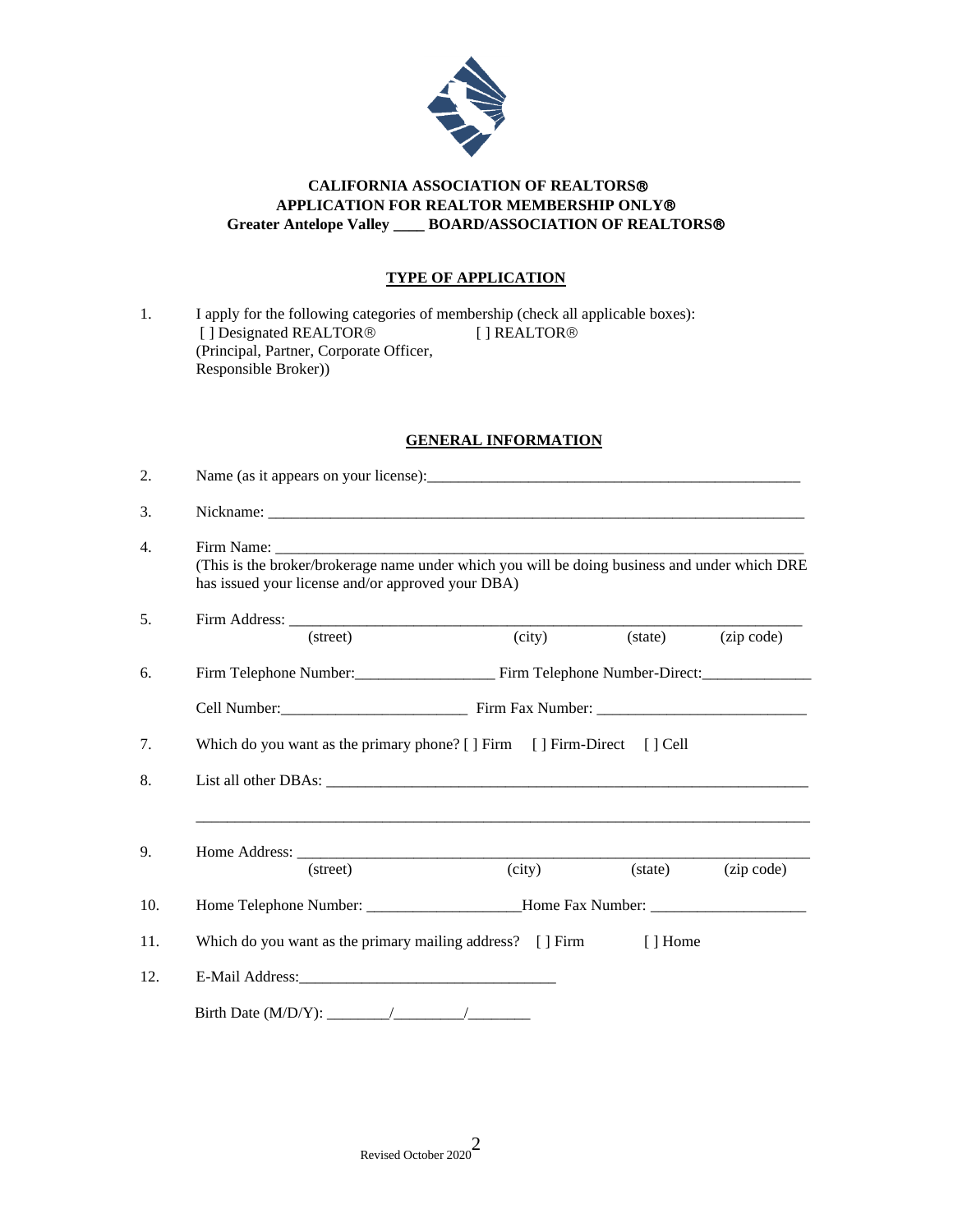| 13. | Please list your applicable license(s) corresponding with this application: |  |  |  |
|-----|-----------------------------------------------------------------------------|--|--|--|
|     |                                                                             |  |  |  |

|                                                                                                                                                                                                                                                                                                                                                                                                                                                                                                                                                                                                                 | Broker's License, DRE License #:                                                          | Expiration Date: ______________         |  |  |
|-----------------------------------------------------------------------------------------------------------------------------------------------------------------------------------------------------------------------------------------------------------------------------------------------------------------------------------------------------------------------------------------------------------------------------------------------------------------------------------------------------------------------------------------------------------------------------------------------------------------|-------------------------------------------------------------------------------------------|-----------------------------------------|--|--|
|                                                                                                                                                                                                                                                                                                                                                                                                                                                                                                                                                                                                                 |                                                                                           |                                         |  |  |
|                                                                                                                                                                                                                                                                                                                                                                                                                                                                                                                                                                                                                 |                                                                                           |                                         |  |  |
|                                                                                                                                                                                                                                                                                                                                                                                                                                                                                                                                                                                                                 | Please list Professional Designations: (ex: GRI, CRS, etc.)                               |                                         |  |  |
| Primary Specialty:                                                                                                                                                                                                                                                                                                                                                                                                                                                                                                                                                                                              | [] Residential Brokerage                                                                  | [] Property management                  |  |  |
|                                                                                                                                                                                                                                                                                                                                                                                                                                                                                                                                                                                                                 | [] Commercial/Industrial Brokerage<br>[ ] Farm and Land Brokerage                         | [ ] Appraising<br>[] Mortgage Financing |  |  |
|                                                                                                                                                                                                                                                                                                                                                                                                                                                                                                                                                                                                                 | [ ] Building and Development                                                              | [] Other(s) (please specify):           |  |  |
| List all Boards/Associations of REALTORS <sup>®</sup> and MLS to which you CURRENTLY BELONG:                                                                                                                                                                                                                                                                                                                                                                                                                                                                                                                    |                                                                                           |                                         |  |  |
| <b>BELONGED:</b>                                                                                                                                                                                                                                                                                                                                                                                                                                                                                                                                                                                                | List all Boards/Associations of REALTORS <sup>®</sup> and MLS to which you PREVIOUSLY     |                                         |  |  |
|                                                                                                                                                                                                                                                                                                                                                                                                                                                                                                                                                                                                                 |                                                                                           |                                         |  |  |
| Persons other than principals, partners, corporate officers or branch office managers of real estate<br>or appraisal firms must remain employed by or affiliated with a Designated REALTOR® to be<br>eligible for REALTOR® membership. Persons other than principals, partners, corporate officers<br>or branch office managers of real estate or appraisal firms who hold a valid California real estate<br>license must remain employed by or affiliated with a MLS Broker Participant or MLS Appraiser<br>Participant of the MLS in order to join as a MLS Subscriber. If applicable, please complete below: |                                                                                           |                                         |  |  |
|                                                                                                                                                                                                                                                                                                                                                                                                                                                                                                                                                                                                                 |                                                                                           |                                         |  |  |
| application)                                                                                                                                                                                                                                                                                                                                                                                                                                                                                                                                                                                                    | (Note: at the end of the application, those named below will be necessary signers of this |                                         |  |  |
| Name of Designate (Broker Name)                                                                                                                                                                                                                                                                                                                                                                                                                                                                                                                                                                                 |                                                                                           |                                         |  |  |
|                                                                                                                                                                                                                                                                                                                                                                                                                                                                                                                                                                                                                 |                                                                                           |                                         |  |  |
| Name of MLS Broker                                                                                                                                                                                                                                                                                                                                                                                                                                                                                                                                                                                              |                                                                                           |                                         |  |  |
|                                                                                                                                                                                                                                                                                                                                                                                                                                                                                                                                                                                                                 |                                                                                           |                                         |  |  |

# **IF YOU ARE NOT A BROKER, PLEASE SKIP QUESTIONS 18-23**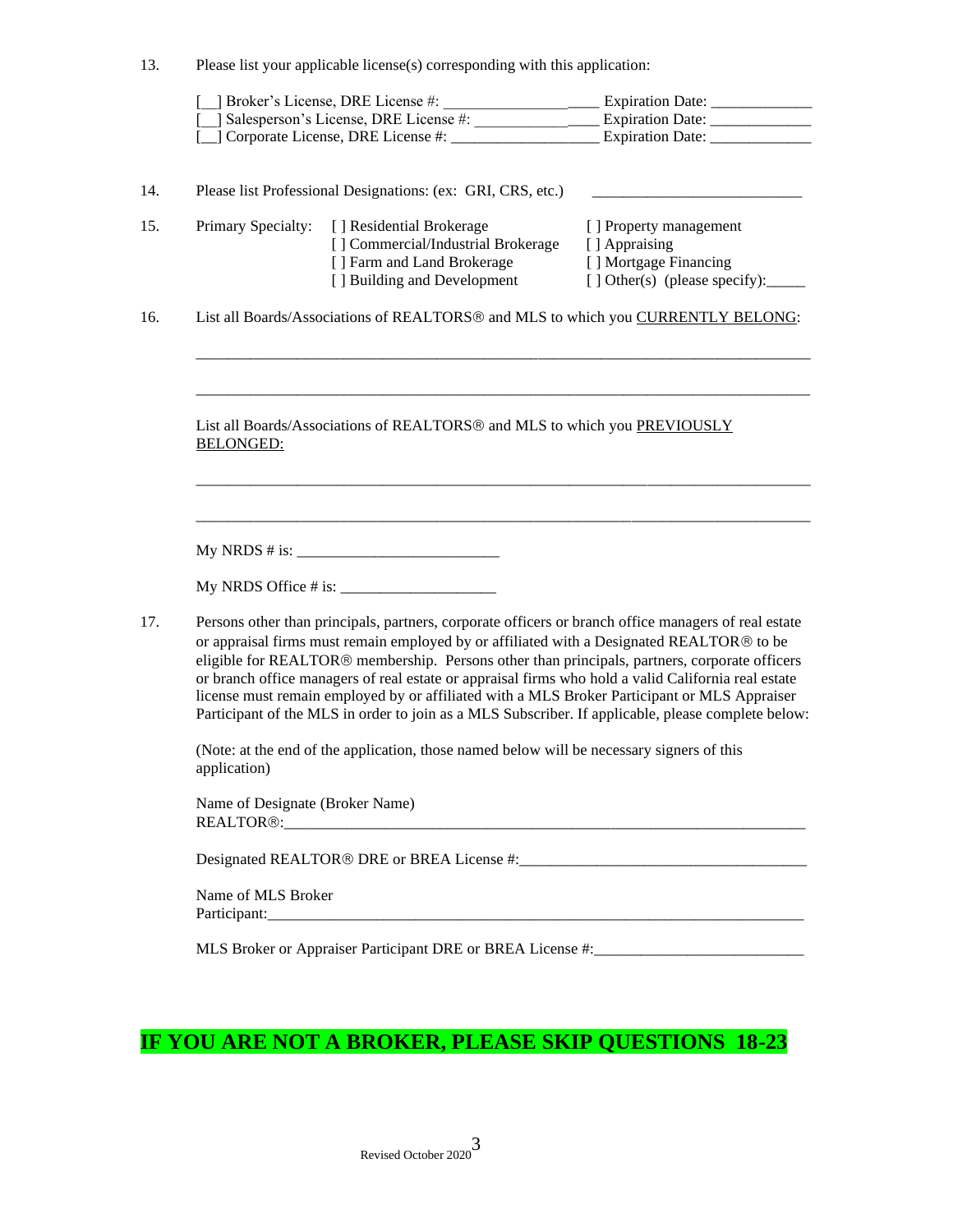18. **MLS BROKER PARTICIPANT APPLICANTS ONLY.** To be eligible for MLS membership, MLS Broker Participants **must** offer and/or accept compensation in the capacity of a real estate broker.

I certify that I actively endeavor during the operation of my real estate business to list real property of the type listed on the MLS and/or to accept offers of cooperation and compensation made by listing brokers or agents in the MLS.

[ ] Yes, I certify. [ ] No, I cannot certify.

19. **DESIGNATED REALTOR/MLS BROKER AND APPRAISER PARTICIPANT APPLICANTS ONLY.** Designated REALTOR<sup>®</sup> and MLS Broker and Appraiser Participant applicants must provide the Board/Association a list of licensees employed by or affiliated with them and must also regularly update the Board/Association on any changes, additions, or deletions from the list. On a separate sheet or form, please list all licensees under your license, including their name, the type of license, and their DRE or BREA License #.

| (a) | I am a (check the applicable boxes): | sole proprietor   | [ ] general partner      |
|-----|--------------------------------------|-------------------|--------------------------|
|     |                                      | corporate officer | [] branch office manager |

- (b) If you checked any box in 19(a) above, you must answer the following:
	- a. Are you or your firm subject to any pending bankruptcy proceedings? [ ] Yes [ ] No
	- b. Have you or your firm been adjudged bankrupt within the last three (3) years? [ ] Yes [ ] No If you answered yes to (a) or (b), you may be required to make cash payments in advance for membership dues and MLS fees.
- 20. **DESIGNATED REALTOR<sup>®</sup> APPLICANT ONLY.** Each sole proprietor, partner or corporate officer of the real estate firm who is actively engaged in the real estate business within California or within the state in which the real estate firm is located shall be required to become a REALTOR® member if any other principal of such firm, partnership or corporation is a REALTOR® member with those states.

I certify that each sole proprietor, partner or corporate officer of the real estate firm, if any, who is actively engaged in the real estate business within California or within the state in which the real estate firm is located is a REALTOR® member.

[ ] Yes, I certify. [ ] No, I cannot certify.

21. I certify that I have NO record of official sanctions rendered by the courts or other lawful authorities for violations set forth below:

> (i) I have no record of official sanctions for violations of civil rights laws within the last three (3) years

[ ] True. I certify. [ ] False. I cannot certify.

(ii I have no record of official sanctions for violations of real estate license laws within the last three (3) years

[ ] True. I certify. [ ] False. I cannot certify.

(iii) I have no record of criminal convictions within the past ten years where the crime was punishable by death or imprisonment in excess of one year under the law under which the applicant was convicted (ten years is measured from the date of the conviction or the release of the applicant from the confinement imposed for that conviction, whichever is the later date)

[ ] True. I certify. [ ] False. I cannot certify.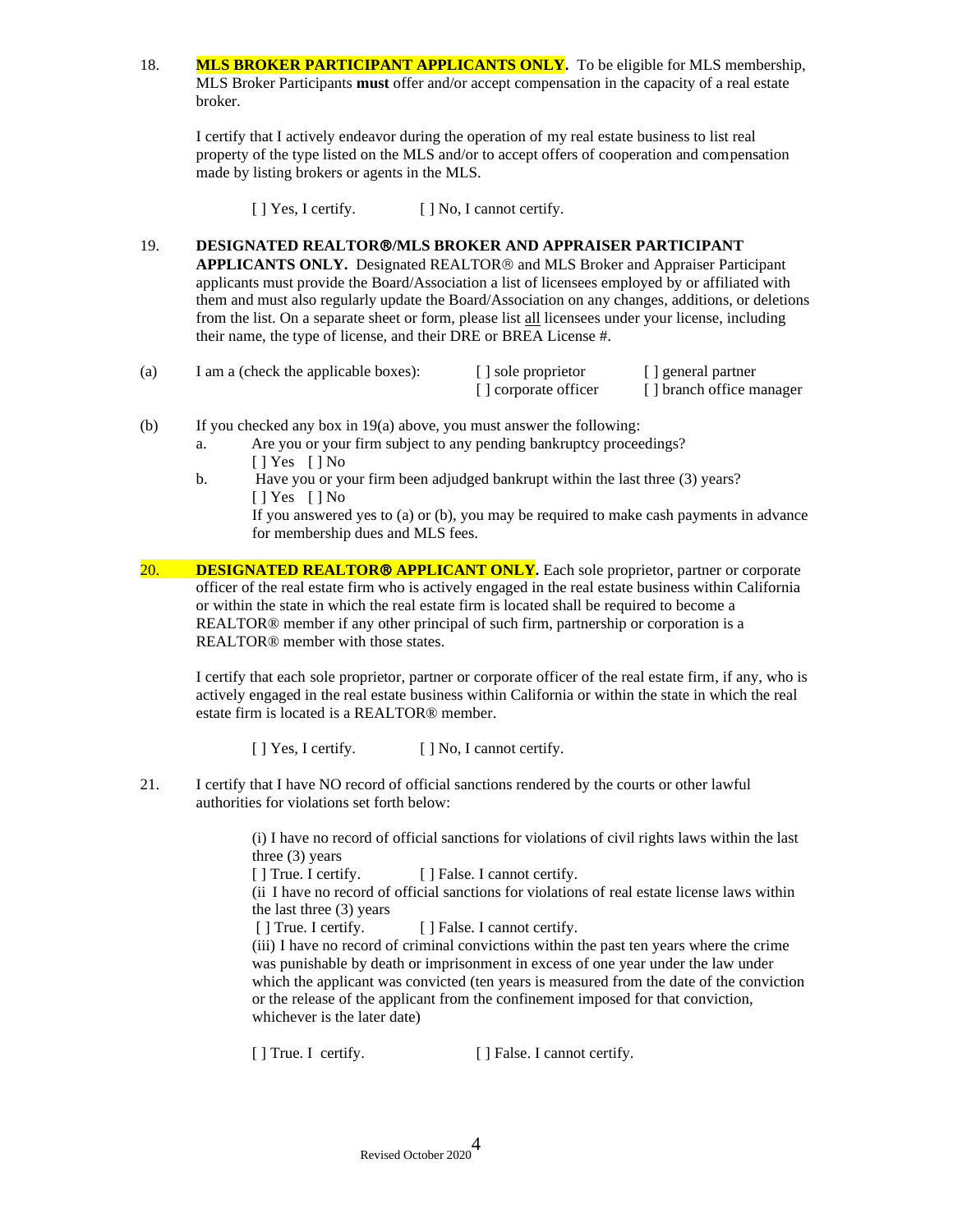If you could not certify any of the above, please attach additional sheets with all relevant details about the violation(s), including the date(s), type of violation(s), and a copy of the discipline, if any.

22. Have you ever been disciplined by any Boards/Associations or MLSs?

[ ] Yes. If yes, attach copies of the discipline. [ ] No.

23. Have you ever been disciplined by the DRE?

[ ] Yes. If yes, provide all relevant details and dates (or attach copies of discipline). [ ] No.

### **GENERAL TERMS AND CONDITIONS OF MEMBERSHIP**

- 1**. Bylaws, policies and rules.** When applying for Designated REALTOR® and REALTOR® membership, upon acceptance and payment of all dues and assessments, I will automatically become a member of the California Association of REALTORS® and the National Association of REALTORS®, as well as my local Board/Association. I agree to abide by the bylaws, policies and rules of the Board/Association, the bylaws, policies and rules of the California Association of Realtors, including the *California Code of Ethics and Arbitration Manual* and the constitution, bylaws, policies and rules of the National Association of REALTORS®, including the NAR Code of Ethics, all as may from time to time be amended.
- 2. **Use of the term REALTOR®.** I understand that the professional designations REALTOR<sup>®</sup> are federally registered trademarks of the National Association of REALTORS®("N.A.R.") and use of these designations are subject to N.A.R. rules and regulation. I agree that I cannot use these professional designations until this application is approved, all my membership requirements are completed, and I am notified of membership approval in one of these designations. I further agree that should I cease to be a REALTOR $\mathcal{R}$ , I will discontinue use of the term REALTOR $\mathcal{R}$  in all certificates, signs, seals or any other medium.
- 3. **Orientation**. I understand that if the Board/Association or the MLS requires orientation, I must complete such orientation prior to becoming a member of the Board/Association or MLS, or by the deadline set by the Board/Association or the MLS if provisional membership is allowed. I understand that unless or until I complete required orientation, my application for membership will not be granted, including that in the event a Board/Association or MLS granted any introductory provisional membership pending timely completion of orientation, that said provisional membership will be dropped upon expiration of the deadline set.
- 4. **License validity.** I understand that if my license is terminated, lapses or inactivated at any time, my REALTOR® membership and/or MLS participation/subscription is subject to immediate termination.
- 5. **No refund**. I understand that my Board/Association membership dues and MLS fees are nonrefundable. In the event I fail to maintain eligibility for membership or for MLS Services for any reason, I understand I will not be entitled to a refund of my dues or fees.

### **Applicant's initials \_\_\_\_\_\_\_\_\_**

6. **Authorization to release and use information; waiver**. I authorize the Board/Association or its representatives to verify any information provided by me in this application by any method including contacting the California Department of Real Estate, my current or past responsible broker or designated REALTOR®, or any Board/Association or MLS where I held, or continue to hold, any type of membership. I further authorize any Board/Association or MLS where I held, continue to hold, any type of membership to release all my membership or disciplinary records to this Board/Association, including information regarding (i) all final findings of Code of Ethics violations or other membership duties within the past three (3) years; (ii) pending ethics complaints (or hearings); (iii) unsatisfied discipline pending; (iv) pending arbitration requests (or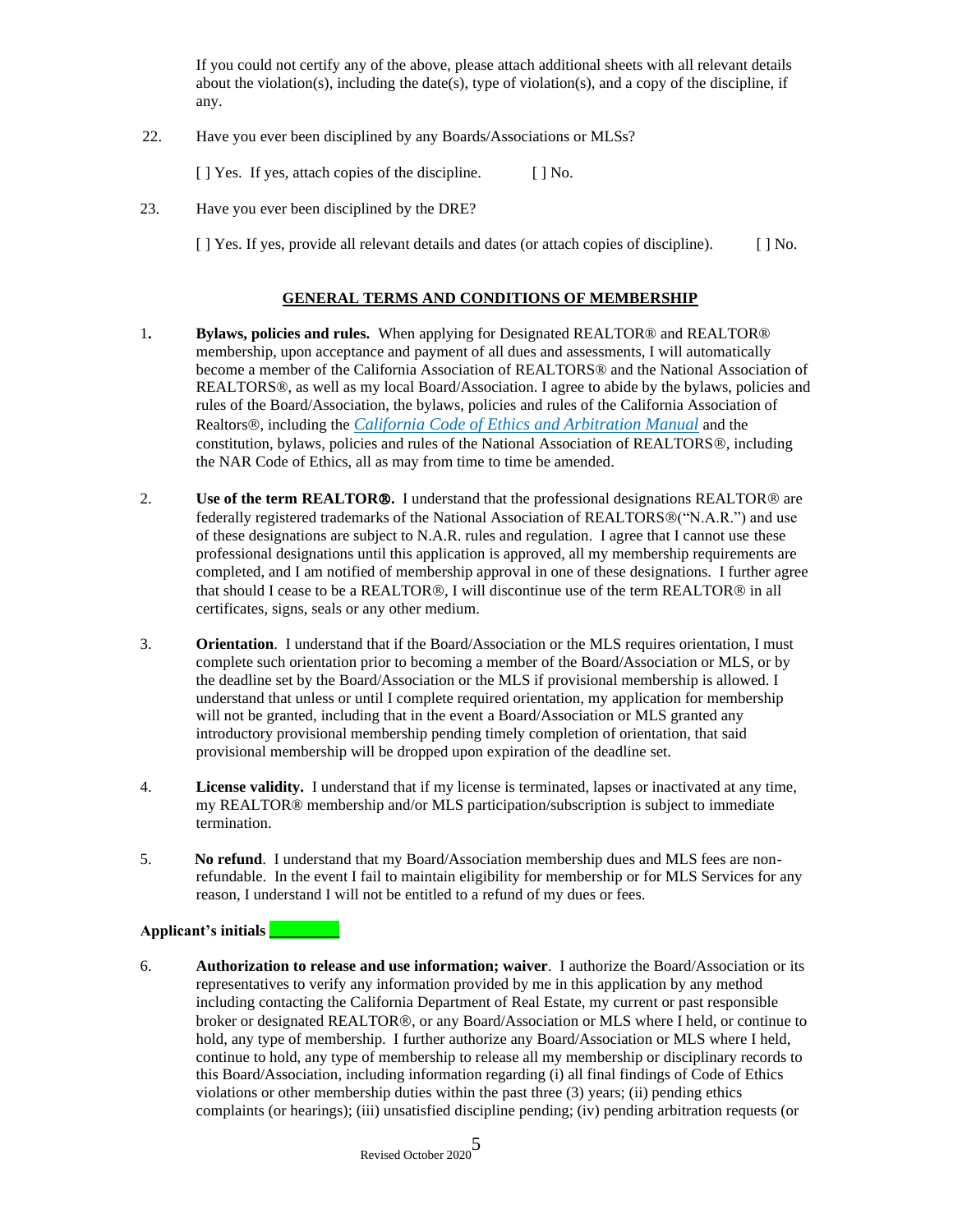hearings); and (v) unpaid arbitration awards or unpaid financial obligations. I understand that any information gathered under this authorization may be used in evaluating my application for membership and future disciplinary sanctions. I waive any legal claim or cause of action against the Board/Association, its agents, employees or members including, but not limited to, slander, libel or defamation of character, that may arise from any action taken to verify, evaluate or process this application or other use of the information authorized and released hereunder.

- 7. By signing below, I expressly authorize the Board/Association/MLS, including the local, state and national, or their subsidiaries or representatives to fax, e-mail, telephone, text or send by U.S. mail to me, at the fax numbers, e-mail, telephone and text numbers and addresses above, for any and all Board/Association/MLS (including the local, state and national, or their subsidiaries or representatives) communications, including but not limited to those for political purposes and/or material advertising the availability of or quality of any property, goods or services offered, endorsed or promoted by the Board/Association/MLS (including the local, state and national, or their subsidiaries or representatives) .
- 8. **Additional terms and conditions for MLS applicants only.** I understand and agree that by becoming and remaining a broker participant or subscriber to the MLS, I agree to abide by the MLS rules, as from time to time amended, including but not limited to the following:
	- A. I agree not to use the MLS data for any purpose other than to market property or support market valuations or appraisals as specifically set forth in the rules.
	- B. I agree not to reproduce any portion of the listings except as provided in the MLS rules.
	- C. I agree not to download MLS data except as provided in the MLS rules.
	- D. I agree not to allow anyone other than authorized participants, their subscribers and the clerical users as defined in the MLS rules to access any computer or device receiving MLS information. I agree not to transmit to or share the information with any participants, subscribers and clerical users, or any other non-subscribing licensee or third party, not authorized to access the system by the rules. I agree not to use the MLS to create another product except as may be used by the participant who downloaded the data in compliance with the MLS rules.
	- E. I agree I will not give or sell my password to any person or make it available to any person. I further understand that the California Penal Code and the United States Code prohibits unauthorized access to computer data bases. I agree not to allow such unauthorized access by use of any of my equipment, devices or pass codes.
	- F. I understand that clerical users may be authorized to have limited access to the MLS for clerical support only. I understand that clerical users are not allowed to use the information in any way other than to provide such information to me. Persons performing any activities that require a real estate license are not eligible for this clerical user classification. I further understand that any violation by a clerical user employed by me, under contract with me or used by me is my responsibility and can result in discipline and ultimate termination of MLS services.
	- G. I will not lend or make available my lockbox key, code or device to any person, even if an authorized MLS user. I further understand that the Board/MLS can incur costs in securing the system if I fail to take adequate measures to protect my key, code or device and lockbox and that I may be held responsible for these costs. Failure to adhere to key and lockbox requirements could undermine the security of homeowners.
	- H. I understand and agree that the above statements are in addition to the MLS rules, to which I have also agreed. Violation of any MLS rule may result in discipline, fine and ultimate termination of the service. In addition to that, my actions may cause damage to Board/Association which owns the MLS and the Board may pursue its legal remedies against me to recover such damages.